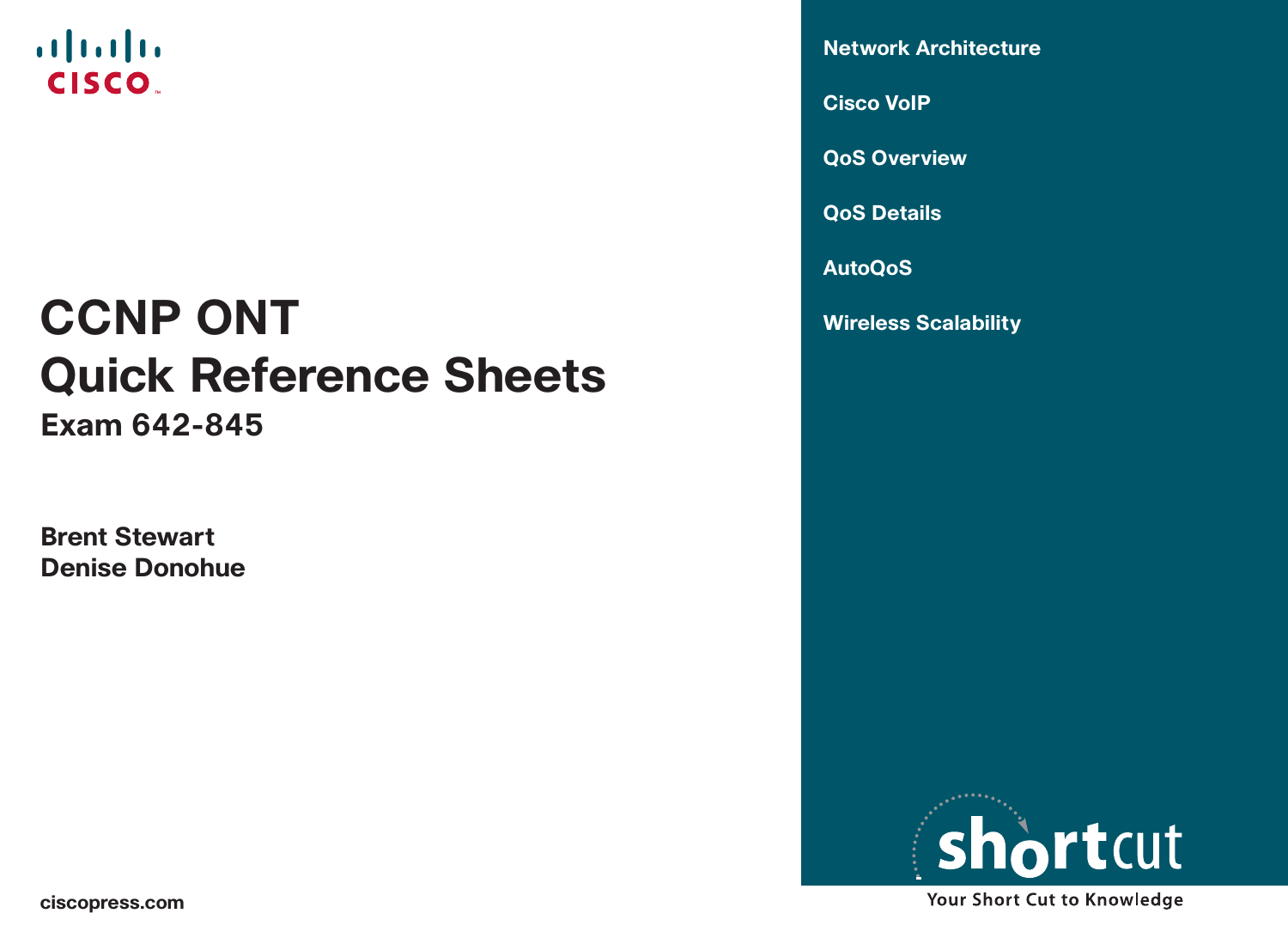[ 3 ]

### Icons Used in This Book





Router



Multilayer Switch with Text





lo

Server



Communication Switch

 $\frac{1}{2} \frac{1}{2} \frac{1}{2} \frac{1}{2}$ **THE** 

Router 7507



**Pin** 

Web Browser Internal Firewall **IDS** IDS Web Database

Multilayer **Switch** 

H

٢F



App Server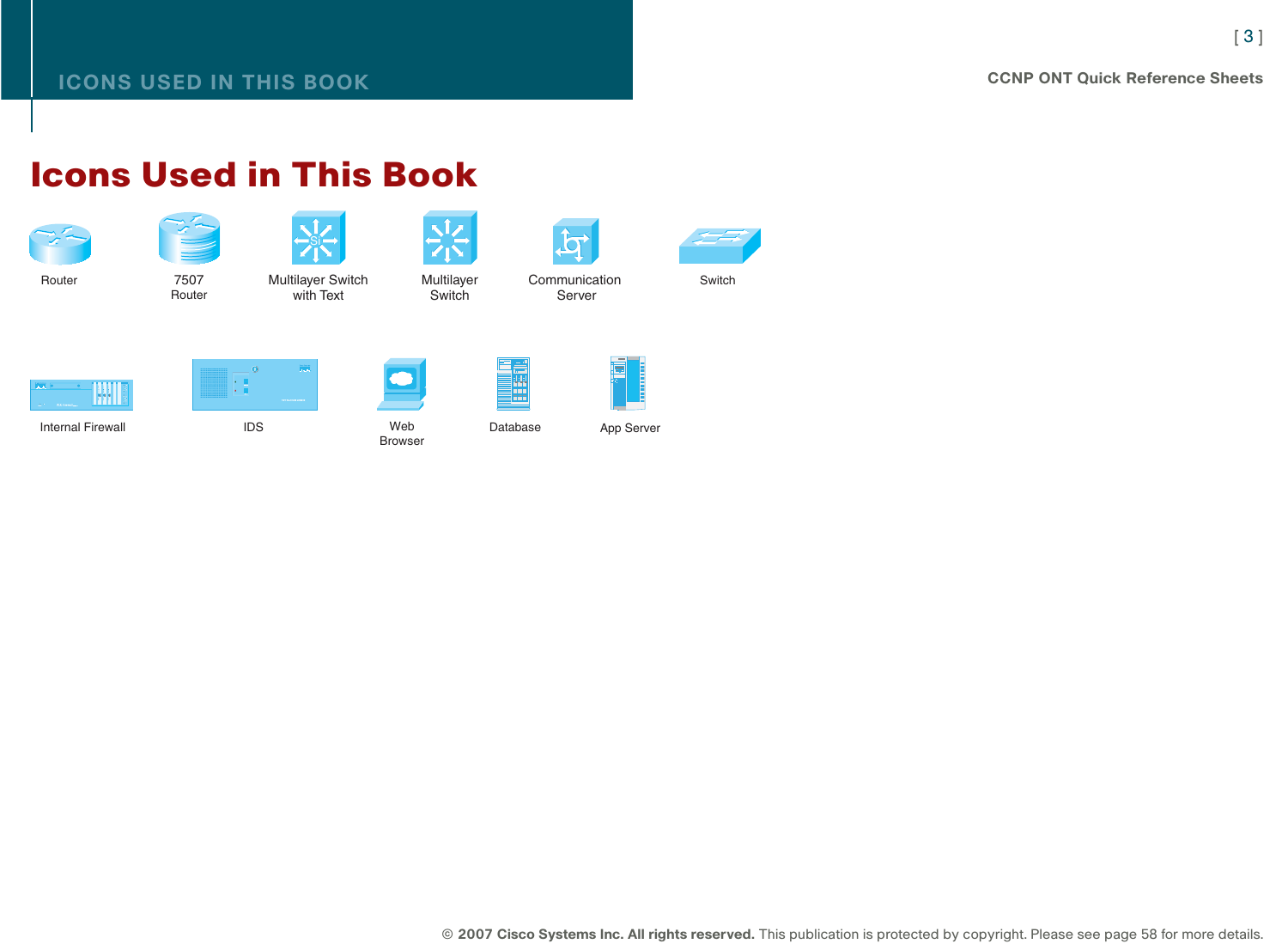[ 4 ]

# **CHAPTER 1** Network Architecture

Modern converged networks include different traffic types, each with unique requirements for security, Quality of Service (QoS), transmission capacity, and delay. Some examples include:

- $\blacksquare$  Voice signaling and bearer
- Core application traffic, such as Enterprise Resource Planning (ERP) or Customer Relationship Management (CRM)
- **n** Database transactions
- $\blacksquare$  Multicast multimedia
- **Network management**
- "Other" traffic, such as web pages, e-mail, and file transfer

Cisco routers are able to implement filtering, compression, prioritization, and policing (dedicating network capacity). Except for filtering, these capabilities are referred to collectively as QoS.

Although QoS is wonderful, it is not the only way to address bandwidth shortage. Cisco espouses an idea called the Intelligent Information Network (IIN). IIN builds on standard network design models to enable these new services to be reliable and layered on top of traditional data delivery.

# SONA and IIN

IIN describes an evolutionary vision of a network that integrates network and application functionality cooperatively and allows the network to be smart about how it handles traffic to minimize the footprint of applications. IIN is built on top of the Enterprise Composite Model and describes structures overlaid on to the Composite design as needed in three phases.

Phase 1, "Integrated Transport," describes a converged network, which is built along the lines of the Composite model and based on open standards. This is the phase that the industry has been transitioning. The Cisco Integrated Services Routers (ISR) are an example of this trend.

Phase 2, "Integrated Services," attempts to virtualize resources, such as servers, storage, and network access. It is a move to an "on-demand" model.

By "virtualize," Cisco means that the services are not associated with a particular device or location. Instead, many services can reside in one device to ease management, or many devices can provide one service that is more reliable.

An ISR brings together routing, switching, voice, security, and wireless It is an example of many services existing on one device. A load balancer, which makes many servers look like one, is an example of one service residing on many devices.

VRFs are an example of taking one resource and making it look like many. Some versions of IOS are capable of having a router present itself as many virtual router (VRF) instances, allowing your company to deliver different logical topologies on the same physical infrastructure.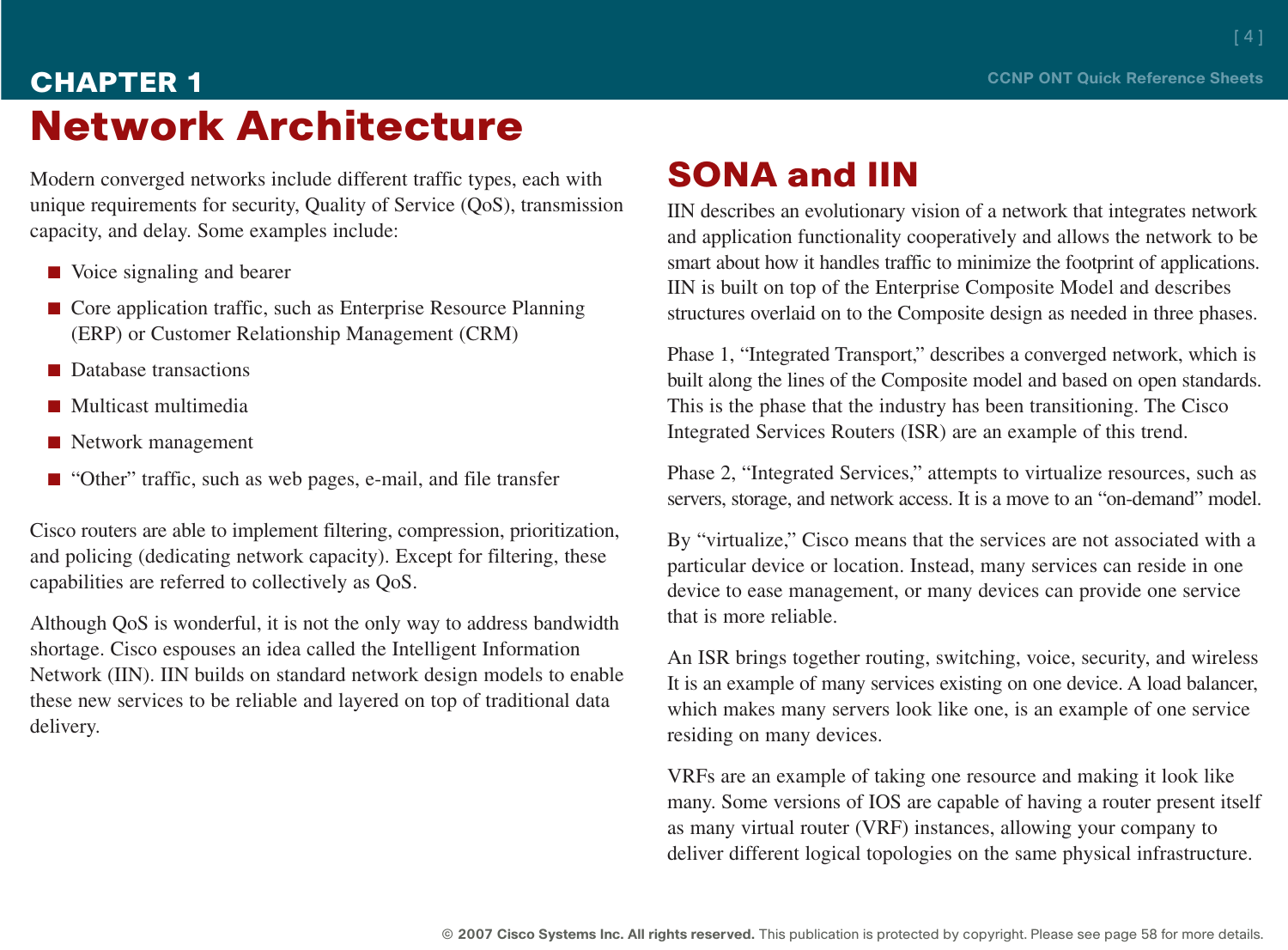[ 5 ]

#### **CHAPTER** 1

#### **NETWORK ARCHITECTURE**

Server virtualization is another example. The classic example of taking one resource and making it appear to be many resources is the use of a virtual LAN (VLAN) and a virtual storage area network (VSAN).

Virtualization provides flexibility in configuration and management.

Phase 3, "Integrated Applications," uses application-oriented networking (AON) to make the network application-aware and to allow the network to actively participate in service delivery.

An example of this Phase 3 IIN systems approach to service delivery is Network Admission Control (NAC). Before NAC, authentication, VLAN assignment, and anti-virus updates were separately managed. With NAC in place, the network is able to check the policy stance of a client and admit, deny, or remediate based on policies.

IIN allows the network to deconstruct packets, parse fields, and take actions based on the values it finds. An ISR equipped with an AON blade might be set up to route traffic from a business partner. The AON blade can examine traffic, recognize the application, and rebuild XML files in memory. Corrupted XML fields might represent an attack (called *schema poisoning*), so the AON blade can react by blocking that source from further communication. In this example, routing, an awareness of the application data flow, and security are combined to allow the network to contribute to the success of the application.

Services-Oriented Network Architecture (SONA) applies the IIN ideal to Enterprise networks. SONA breaks down the IIN functions into three layers:

- Network Infrastructure—Hierarchical converged network and attached end systems.
- Interactive Services—Resources allocated to applications.
- $\blacksquare$  Applications—Includes business policy and logic

IOS features, such as Survivable Remote Site Telephony (SRST) and AutoQoS, cooperate with centralized services to increase the resiliency of the network by easily distributing network application logic to the edges of the enterprise, so that the entire network participates in operations instead of just the core.

Figure 1-1 shows how IIN and SONA more specifically compare.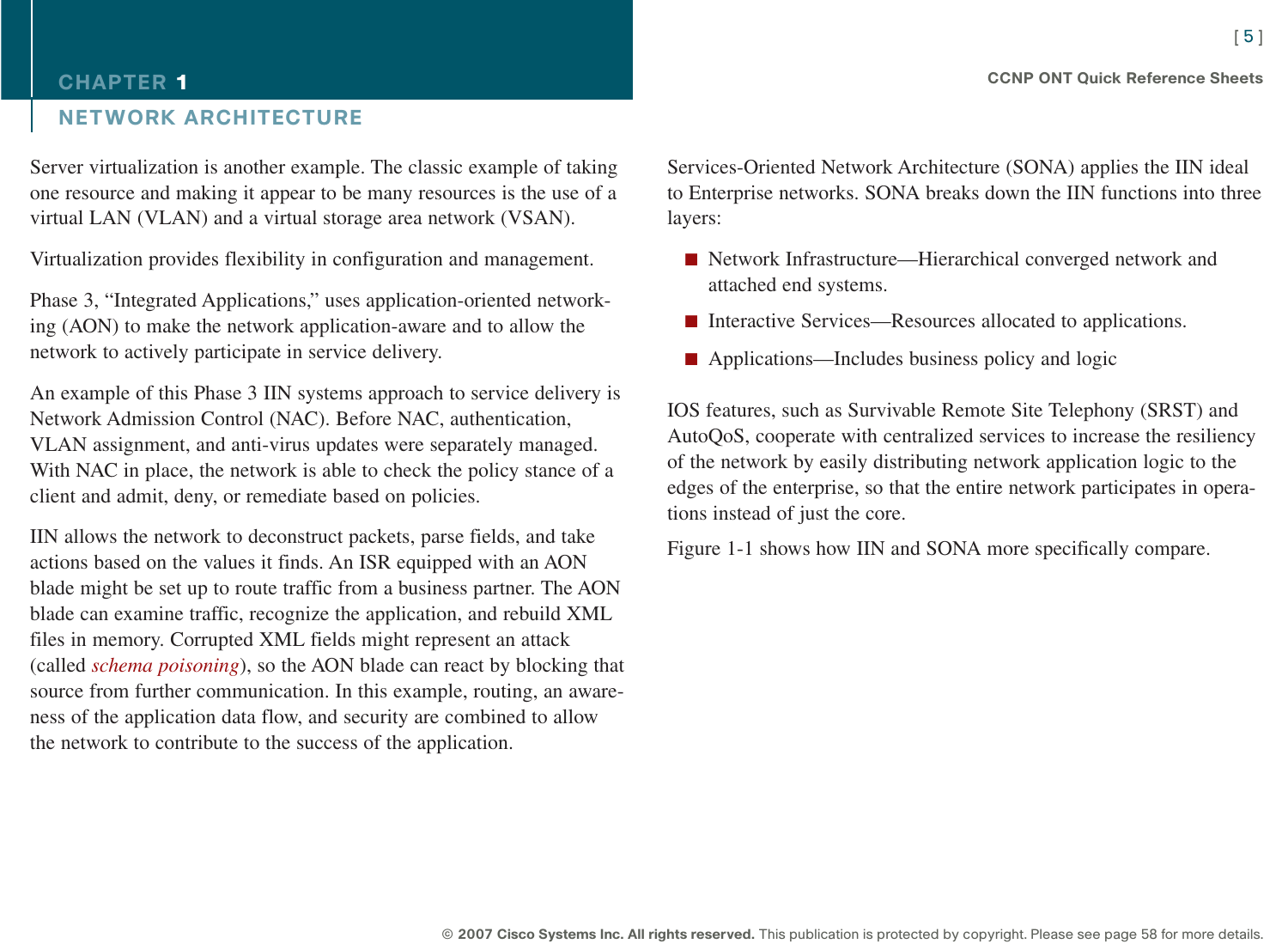[ 6 ]

#### **CHAPTER** 1

#### **NETWORK ARCHITECTURE**

#### **FIGURE 1-1 IIN and SONA**

#### IIN Phases **SONA Framework Layers** SONA Framework Layers

| Phase 3 - Integrated Applications<br>("application aware") | Application<br>Layer             | <b>Business Apps</b><br>Middleware                                       | Collaboration | <b>Collaboration Apps</b><br>Middleware |
|------------------------------------------------------------|----------------------------------|--------------------------------------------------------------------------|---------------|-----------------------------------------|
| Phase 2 - Integrated Services (virtualized resources)      | Interactive<br>Services<br>Layer | <b>Application Networking Services</b><br><b>Infrastructure Services</b> |               |                                         |
| Phase 1 - Integrated Transport (converged network)         | Infrastructure<br>Layer          | <b>Network</b><br><b>Servers</b><br><b>Clients</b><br>Storage            |               |                                         |

### Network Models

Cisco has developed specific architecture recommendations for Campus, Data Center, WAN, branches, and telecommuting. These recommendations add specific ideas about how current technologies and capabilities match the network roles within an enterprise.

Each of these designs builds on a traditional hierarchical design and adds features such as security, QoS, caching, and convergence.

#### **Hierarchical Design Model**

The traditional model provided a high-level idea of how a reliable network could be conceived, but it was short on specific guidance.

Figure 1-2 is a simple drawing of how the three-layer model might have been built. A distribution layer-3 switch is used for each building on campus, tying together the access switches on the floors. The core switches link the various buildings together.